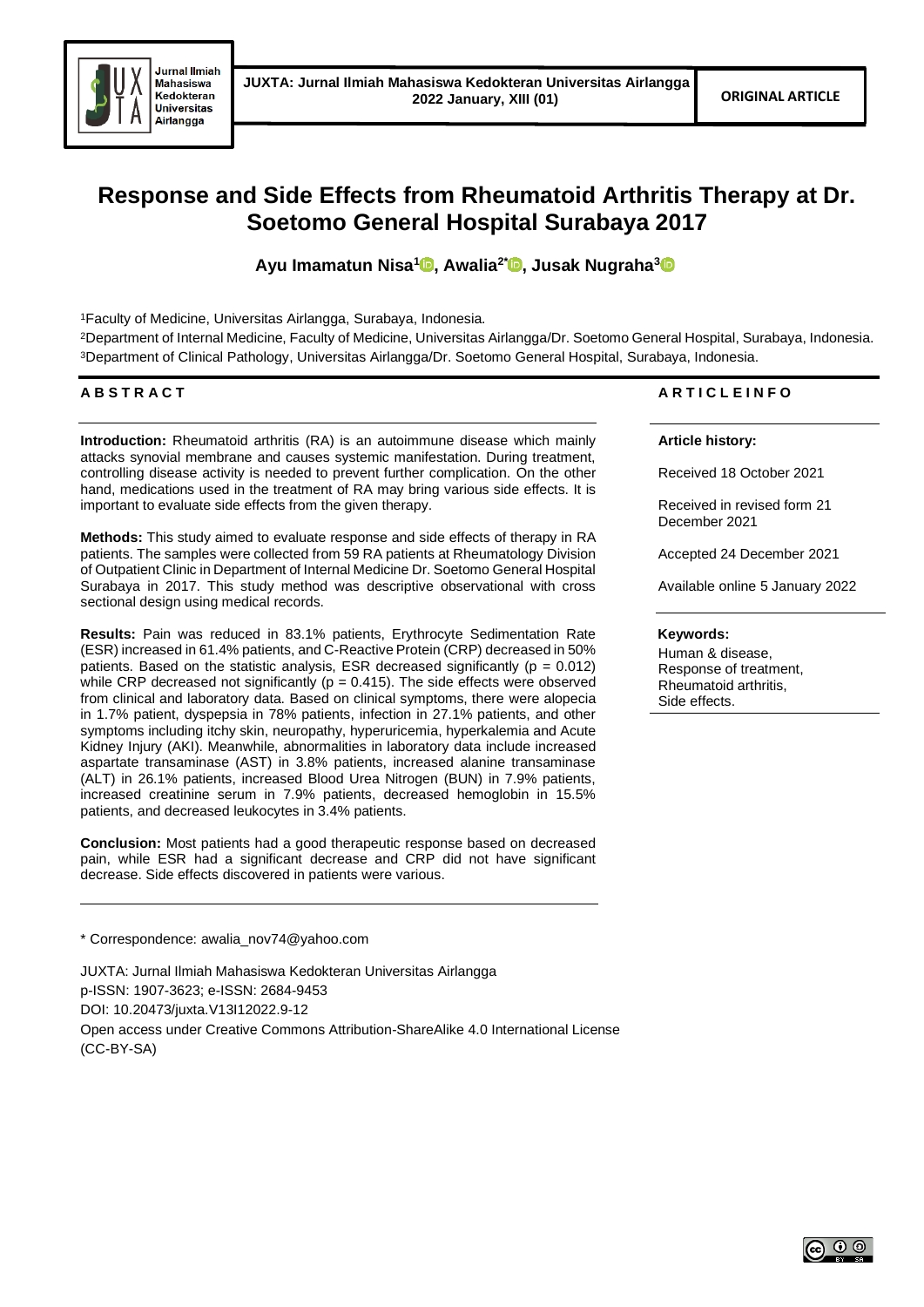#### **Introduction**

Rheumatoid arthritis (RA) is autoimmune disease with unknown etiology, marked by erosive synovitis, and in some cases involves extra articular organ.<sup>1</sup> Previous studies have shown that RA contributed 4.1% of new cases in Rheumatology Clinic Dr. Cipto Mangunkusumo National Central Public Hospital Jakarta in 2000.<sup>1</sup> In Hasan Sadikin Hospital, Bandung, 9% from new rheumatic disease case in 2000-2002 were RA patients.<sup>1</sup> Meanwhile, the crude prevalence of RA in China population was 0.41%.<sup>2</sup> Extra articular manifestation is more likely to be found in patient with high rheumatoid factor titer, including rheumatoid nodule, vasculitis, complications in pulmonal, neurological, digestive, cardiovascular, skin, hematologic, and ocular.<sup>3</sup> During treatment, controlling disease activity is needed to prevent further complication. Management for RA patients includes education, rehabilitation, pharmacotherapy, and surgery procedure.<sup>1</sup> Main drug classes which are commonly used are nonsteroidal anti-inflammatory drugs (NSAID), disease-modifying antirheumatic drugs (DMARD), and corticosteroid. Those drugs are prescribed for patients in long term period. On the other hand, drugs used in the treatment of RA may bring various side effects.

NSAID has some adverse effects which include dyspepsia, peptic ulcer disease, and bleeding.<sup>4</sup> More severe side effects that can be found include renal impairment, electrolyte and fluid abnormalities, bronchospasm, and aseptic meningitis.<sup>4</sup> Corticosteroid can also cause facial flushing, fat atrophy, indentation and pigmentation in site injection, osteoporosis and skeletal fractures, gastrointestinal bleeding, peptic ulcer disease, diabetes mellitus, infections, cataracts, and impaired hypothalamic-pituitary-adrenal axis response.<sup>4</sup> DMARD which is commonly used as first line agent in RA also has adverse effects. Methotrexate, one of DMARD drugs, can cause mouth ulcers, alopecia, rash, and increased rheumatoid nodule formation.<sup>4</sup>

This study aimed to evaluate response and side effects from RA therapy at Rheumatology Division of Outpatient Clinic in Department of Internal Medicine Dr. Soetomo General Hospital Surabaya in 2017.

## **Methods**

This was a descriptive observational study using cross sectional design. This study was held in Rheumatology Division of Outpatient Clinic in Department of Internal Medicine Dr. Soetomo General Hospital Surabaya. The population for this study was RA patients who came to the hospital from 1 January to 31 December 2017. Then population of the patients was sorted into inclusion and exclusion criteria and categorized as sample with total sampling method. The inclusion criteria was RA patients in Rheumatology Division of Outpatient Clinic in Department of Internal Medicine Dr. Soetomo General Hospital Surabaya who came to the hospital from 1 January to 31

Desember 2017, had received pharmacotherapy (NSAID, DMARD, and corticosteroid) for 3-6 months, and did laboratory examination before treatment and 3-6 months after treatment.

This study used secondary data from medical records. In this study, dependent variables were gender, age, comorbid, and regimen therapy. The independent variables were therapeutic response, including pain and acute phase response (ESR and CRP), and side effects of therapy, including clinical status from medical record, AST, ALT, BUN, creatinine serum, hemoglobin, leukocyte, and thrombocyte. The collected data were analyzed using SPSS software. This study was approved by Ethic Committee of Dr. Soetomo General Hospital Surabaya.

## **Results**

| Table 1. Characteristics of the sample |  |
|----------------------------------------|--|
|----------------------------------------|--|

| Variable        | Category                           | n              | %    |
|-----------------|------------------------------------|----------------|------|
| Gender          | Male                               | 3              | 5.1  |
|                 | Female                             | 56             | 94.9 |
|                 | $16 - 25$                          | 4              | 6.8  |
|                 | 26-35                              | 6              | 10.2 |
|                 | 36-45                              | 19             | 32.2 |
| Age (years old) | 46-55                              | 20             | 33.9 |
|                 | 56-65                              | 8              | 13.6 |
|                 | >66                                | 2              | 6.8  |
| Comorbid        | Without comorbid                   | 34             | 57.6 |
|                 | Anemia                             | 2              | 3.4  |
|                 | Vertigo                            | 1              | 1.7  |
|                 | <b>Panniculitis</b>                | 1              | 1.7  |
|                 | Erythema nodosum                   | 1              | 1.7  |
|                 | <b>Diabetes</b>                    | $\mathfrak{p}$ | 3.4  |
|                 | Dyslipidemia                       | 2              | 3.4  |
|                 | Hypertension                       | 9              | 15.3 |
|                 | Lung Tuberculosis                  | 1              | 1.7  |
|                 | Thyroid nodule                     | 1              | 1.7  |
|                 | <b>Hepatitis B</b>                 | 2              | 3.4  |
|                 | Hyperthyroid                       | 1              | 1.7  |
|                 | Sleep disturbance                  | $\overline{c}$ | 3.4  |
|                 | <b>DMARD</b><br>Methotrexate       | 31             | 52.5 |
|                 | Cyclosporine                       | 20             | 33.9 |
|                 | Chloroquine                        | 31             | 52.5 |
|                 | Sulfasalazine                      | 24             | 40.7 |
| Anti-Rheumatic  | Azathioprine                       | 3              | 5.1  |
| Drug Usage      | Leflunamide                        | 4              | 6.8  |
|                 | Corticosteroid                     |                |      |
|                 | Methylprednisolone                 | 51             | 86.4 |
|                 | Triamcinolone                      | 8              | 13.6 |
|                 | <b>NSAID</b><br>Natrium Diclofenac | 28             | 47.5 |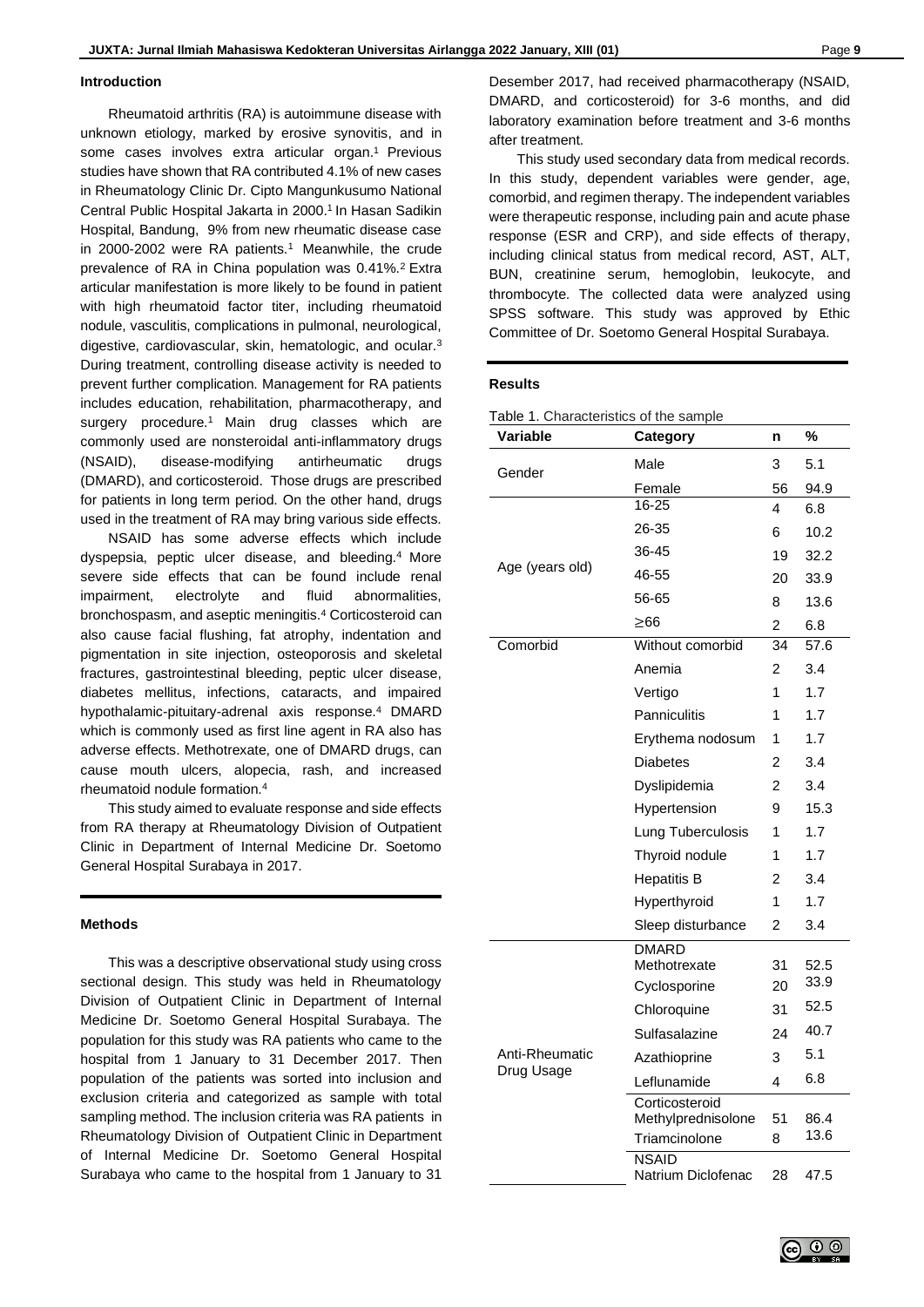| Mefenamic Acid | 1  | 1.7  |
|----------------|----|------|
| Ibuprofen      | 11 | 18.6 |

According to Table 1, most of the sample was female (94.9%). Highest age proportion was 46-55 years old (33.9%). Patients without comorbid had larger part in this study (57.6%) than patients who had comorbid.

|  | Table 2. Response of therapy |  |
|--|------------------------------|--|
|--|------------------------------|--|

**Variable Category n %**

Hypertension was the most dominant comorbid condition (15.3%). The patients were treated with 3 class of agents, including DMARD, corticosteroid, and NSAID. Most used drugs from each class were methotrexate (52.5%), chloroquine (52.5%), methylprednisolone (86.4%), and natrium diclofenac (47.5%).

| Pain                                 | Decreased<br>Constant              | 49<br>10      | 83.1<br>16.9        |                                |                                 |               |               |               |       |                  |
|--------------------------------------|------------------------------------|---------------|---------------------|--------------------------------|---------------------------------|---------------|---------------|---------------|-------|------------------|
| Acute<br>Phase<br>Reactant           |                                    |               |                     | Mean $\pm$ SD                  |                                 | Range         |               | Med.          |       | Diff. of<br>mean |
|                                      |                                    |               |                     | <b>Before</b>                  | After                           | <b>Before</b> | After         | <b>Before</b> | After |                  |
| <b>ESR</b><br>(mm/h)<br>$p = 0.012$  | Decreased<br>Constant<br>Increased | 20<br>2<br>35 | 35.1<br>3.5<br>61.4 | 60.09<br>±34.88<br>$(n = 57)$  | 48.66<br>$+28.57$<br>$(n = 58)$ | $6 - 120$     | $6 - 120$     | 50            | 41    | $-11.43$         |
| <b>CRP</b><br>(mg/dL)<br>$p = 0.415$ | Decreased<br>Constant<br>Increased | 3<br>1<br>2   | 50<br>16.7<br>33.3  | 6.89<br>$+14.69$<br>$(n = 17)$ | 3.91<br>$+11.51$<br>$(n = 13)$  | $0.1 - 50$    | $0.1 - 42.12$ | 0.9           | 0.1   | $-2.98$          |

Therapeutic response was observed in pain and acute phase reactant. The data was collected before treatment and after 3-6 months treatment. Based on Table 2, pain and CRP decreased in 83.1% and 50% patients. Meanwhile, ESR increased in 20 patients (35.1%). ESR and CRP changes were analyzed by Paired T Test with SPSS Statistics 25 software. The test results were interpreted as significant difference statistically if p value ≤

level of significance ( $\alpha$  = 0.05). From the results, P value for ESR and CRP were 0.012 and 0.415. Meanwhile, the difference of mean value showed that these two variables decreased. Therefore, it was clear that ESR decreased significantly and CRP decreased but not significant within 3-6 months treatment.

Table 3. Side effects of therapy

| Variable |                     | n  | %    |
|----------|---------------------|----|------|
| Clinical | Alopecia            |    | 1.7  |
|          | Dyspepsia           | 46 | 78   |
|          | Infection           | 16 | 27.1 |
|          | Urinary tract       | 7  |      |
|          | Respiratory tract   | 5  |      |
|          | Leukhorrea          | ۸  |      |
|          | Periodentitis and   | 1  |      |
|          | pulp gangrene       |    |      |
|          | Stomatitis and      | 2  |      |
|          | acne vulgaris       |    |      |
|          | Others (itchy skin, |    |      |
|          | neuropathy,         |    |      |
|          | hyperuricemia,      |    |      |
|          | hyperkalemia,       |    |      |
|          | Acute Kidney        |    |      |
|          | Injury)             |    |      |

| Laboratory |                  |    |      | $Mean + SD$   |         | Range         |             | Med.          |       | Diff. of<br>mean |
|------------|------------------|----|------|---------------|---------|---------------|-------------|---------------|-------|------------------|
|            |                  |    |      | <b>Before</b> | After   | <b>Before</b> | After       | <b>Before</b> | After |                  |
| AST (N=26, | Normal           | 25 | 96.2 | 25.88         | 21.74   | 11-112        | 11-77       | 19            | 19    | $-4.14$          |
| U/L)       | Mild hepatotoxic |    | 3.8  | $+20.24$      | ± 11.27 |               |             |               |       |                  |
| ALT (N=23, | Normal           | 17 | 73.9 | 33.63         | 29.11   | $9 - 235$     | 13-79       | 23            | 24    | $-4.51$          |
| U/L)       | Mild hepatotoxic | 6  | 26.1 | ± 36.31       | ± 15.83 |               |             |               |       |                  |
| BUN (N=35, | Abnormal         | 3  | 7.9  | 11.27         | 10.81   |               |             |               |       |                  |
| mg/dL)     |                  |    |      | ± 5.65        | $+4.24$ | $5 - 31$      | $3.4 - 4.4$ | 10            | 10    | $-0.46$          |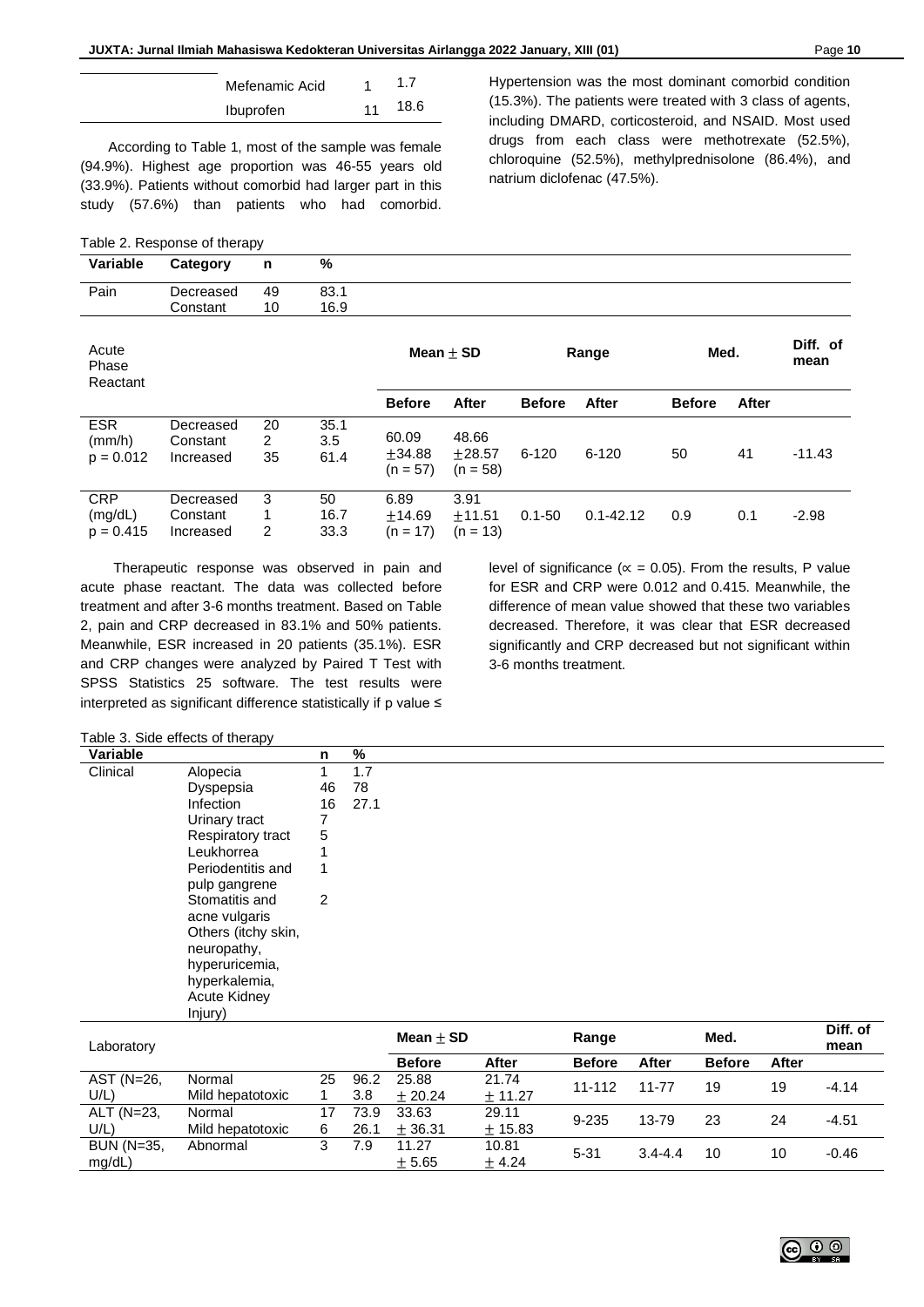| Creatinine<br>Serum<br>$(N=35,$<br>mg/dL)   | Grade 1            | 3  | 7.9         | 0.78<br>$+0.30$       | 0.80<br>± 0.27      | $0.34 -$<br>1.9 | $0.4 - 1.6$       | 0.7  | 0.74 | 0.02      |
|---------------------------------------------|--------------------|----|-------------|-----------------------|---------------------|-----------------|-------------------|------|------|-----------|
| Hemoglobin<br>$(N=58,$<br>mg/dL)            | Grade 1<br>Grade 2 | 2  | 12.1<br>3.4 | 12.36<br>$+1.61$      | 10.81<br>$+4.24$    | $7.2 -$<br>17.2 | $7.8 -$<br>15.1   | 12.4 | 12.7 | 0.16      |
| Leukocyte<br>$(N=58,$<br>/mm <sup>3</sup>   | Grade 1<br>Grade 3 |    | 1.7<br>1.7  | 9174.48<br>$+5773.26$ | 8343.22<br>±2500.04 | 4600-<br>47100  | $1217 -$<br>13160 | 8060 | 8080 | $-831.26$ |
| Thrombocyte<br>$(N=57)$<br>/mm <sup>3</sup> | Normal             | 57 | 100         | 329.34<br>± 107.79    | 322.98<br>± 89.28   | $114 -$<br>602  | $150 -$<br>592    | 314  | 325  | $-6.36$   |

Side effects from the therapy was monitored by clinical condition and laboratory test. In Table 3, 78% patients underwent dyspepsia during therapy. Interpretation for liver enzymes, creatinine serum, and blood count was based on Common Terminology Criteria for Adverse Events with normal value which is used at Dr. Soetomo General Hospital. Meanwhile, BUN level was determined as abnormal or normal. Patients who had incomplete data were not included. From the test result, abnormal AST and ALT were found in 1 patient (3.8%) and 6 patients (26.1%) which were then classified into mild hepatotoxic. 3 patients (7.9%) had higher BUN level than normal cut off. Nephrotoxicity grade 1 was found in 3 patients (7.9%) from creatinine serum. Hematological side effects including anemia grade 1 was found in 7 patients (12.1%), anemia grade 2 in 2 patients (3.4%), leukopenia grade 1 in 1 patient (1.7%), and leukopenia grade 3 in 1 patient (1.7%).

## **Discussion**

## **Gender Difference and Age Distribution in Rheumatoid Arthritis Patients**

RA has higher prevalence in female. Previous study in Indonesia showed that the prevalence of RA in female patient was 0.26 and male patient was 0.11.<sup>5</sup> Similarly, a study in China showed that female RA patient dominated with prevalence of 0.46% while male prevalence was 0.08%.<sup>2</sup> From the study, there were 5 male patients (9.6%) and 47 female patients (90.4%) with gender ratio 9.4:1. This study results showed higher gender ratio 18.7:1 from 56 female patients (94.9%) and 3 male patients (5.1%). This distinction may be affected with age distribution in patient. Female patients aged below 50 years old have higher RA incidence 4 to 5 times whereas patients aged 60- 70 years old only have twice higher RA incidence. 6

Age distribution in this study sample was dominated by 46-55 years old patients and the average age was 45.29 years old. This result is in line with previous studies in Egypt and Korea where the average age were 45 and 45.3 years old.7,8 Another previous study in China pointed out the incidence of RA increased by age and mostly the patients were aged ≥66 years old.<sup>2</sup> The finding is contrary with this study which found that age range of 46-55 years old was dominant. Furthermore, studies in Brazil and Sweden showed that RA more often arose at young onset.<sup>9,10</sup> It supports the result of this study which found that RA has higher proportion in younger age.

## **Comorbid Condition in Rheumatoid Patients**

Comorbidities found in this study included hypertension (15.3%), diabetes (3.4%), dyslipidemia (3.4%), hepatitis B (3.4%), anemia (3.4%), sleep disturbance (3.4%), lung tuberculosis (1.7%), vertigo (1.7%), panniculitis (1.7%), erythema nodosum (1.7%), thyroid nodule (1.7%), and hyperthyroid (1.7%). This data partly correspond with a previous study in South Korea which reported that hypertension (30.3%), osteoarthritis (22.6%), dyslipidemia (14.1%), and diabetes (12.9%) were the most common comorbid found in RA patients.<sup>7</sup> Other comorbidities included anemia, vertigo, panniculitis, erythema nodosum, or sleep disturbance were not reported in the Korean study. However, another study showed that anemia was frequently associated with RA with the prevalence at initial diagnosis as much as 15.9%.<sup>11</sup> Vertigo is also linked to RA through the audio vestibular system dysfunction and cochlear involvement which results in highfrequency hearing loss. 12

Cervical involvement could be a rare complication of RA in the form of spine subluxation, either atlantoaxial subluxations, vertical subluxations, or sub axial subluxations. These conditions may cause cervical myelopathy and manifest as neurological symptoms which possibly involve brainstem in 0.2% patients, including nausea, vertigo, and drop attacks*.* <sup>13</sup> Panniculitis is not manifested dominantly in RA patient. This condition is found in only 3.6% RA patients, compared to infection (34.2%), ichtyotic skin (27%), and pigmented purpuric dermatoses (14.4%).<sup>14</sup> Similar to panniculitis, erythema nodosum can not be found easily in RA patient. A previous study in Russia implied 15% patients with panniculitis were diagnosed with rheumatic diseases and there were only 2 RA patients.<sup>15</sup> Another condition that was associated with RA was sleep disturbance. It is supported with a study in Iran where 72% RA patient had poor sleep quality.<sup>16</sup> There was a significant positive relationship between disease activity and sleep quality.<sup>17</sup>

# **Anti-Rheumatic Drug Usage in Rheumatoid Arthritis Patients**

The most used DMARD were methotrexate (52.5%) and chloroquine (52.5%). Other drugs used in the treatment included sulfasalazine (40.7%), cyclosporine (33.9%), leflunamide (6.8%), and azathioprine (5.1%). Previous studies showed that DMARD as monotherapy included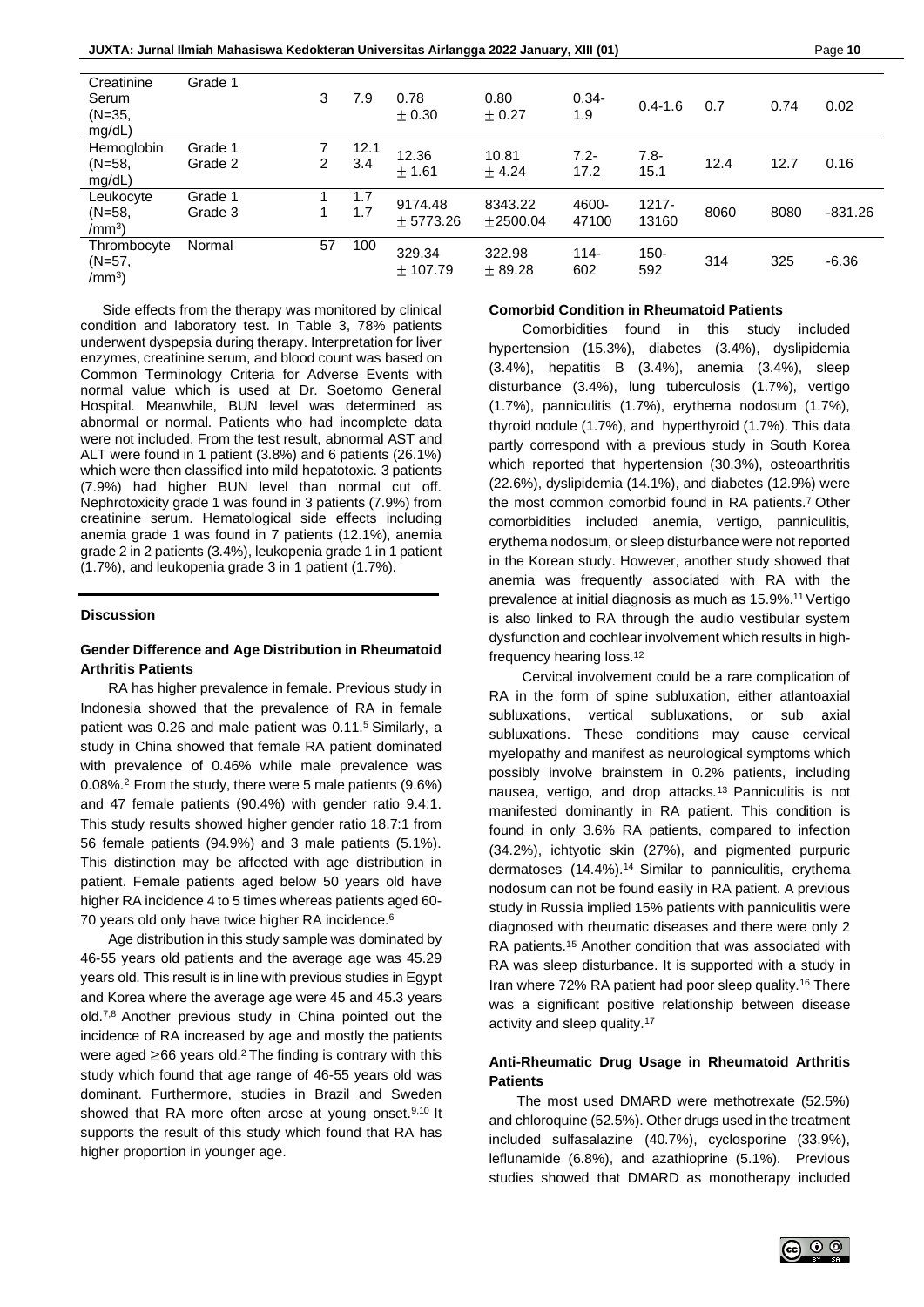sulphasalazine (47.7%), methotrexate (35.9%), and hydroxychloroquine (16.4%).<sup>18</sup> Moreover, drug combination that was commonly prescribed were methotrexate and sulphasalazine (36.4%), followed by methotrexate and hydroxychloroquine (27.2%) <sup>18</sup>

Corticosteroid drugs prescribed for patients were methylprednisolone (85.4%) and triamcinolone (14.6%). Corticosteroid has been used widely in RA patients. Previous studies showed that low dose of oral prednisolone for RA patient decreased disease progression based on radiology finding.<sup>19</sup> Intraarticular corticosteroid injection also gave improvement in RA patient. Patient with RA on knee had increasing extensor muscle strength and better clinical signs which included pain and range of motion.<sup>20</sup>

The most often prescribed NSAID were natrium diclofenac (47.5%), mefenamic acid (1.7%), and ibuprofen (18.6%). As has been previously studied in Denmark, natrium diclofenac had more efficacies than ibuprofen regarded to consumption of analgesic, global evaluation, rheumatic activity, and activity index.<sup>21</sup>

# **Therapeutic Response of Rheumatoid Arthritis Patients**

Therapeutic response was evaluated with American College of Rheumatology criteria which included patient assessment of pain*.* Pain should be assessed using Visual Analog Scale or Likert Scale. However, this study used objective complaint from the patients about their pain. 83.1% patients perceived less pain within 3-6 months of treatment. Improvement of pain was linked with disease activity and therapeutic response. Other studies implied that there was a correlation between pain, fatigue, and functional status which was reported by the patient with disease activity measurement using DAS 28.<sup>22</sup>

LED increased in 61.4% patients while CRP decreased in 50% patients. Based on the statistical analysis, ESR decreased significantly ( $p = 0.012$ ) while CRP decreased not significantly ( $p = 0.415$ ). Aisde from therapeutic response, other factors such as age and gender could play a role. ESR and CRP increased by age, where ESR had the tendency to be higher in female patients.<sup>23</sup> ESR had significant difference, although 61.4% patients had increasing ESR. It possibly happened due to the difference of increasing ESR value which was greater than decreasing ESR value. ESR and CRP did not become lower at the same time because CRP decreased faster than LED.<sup>24</sup>

## **Side Effects of Therapy Rheumatoid Arthritis Patients**

Clinical side effects found in the patients were alopecia, dyspepsia, infection, itchytotic skin, neuropathy, hyperuricemia, hyperkalemia, and acute kidney injury (AKI). Dyspepsia was the most common side effect. Other studies showed that nausea and stomachache were found in 9.1% and 4.5% patients who received DMARD.<sup>18</sup> Nausea may be caused by methotrexate, sulfasalazine, hydroxychloroquine, and leflunamide.<sup>4</sup> Dyspepsia can occur during NSAID treatment.<sup>4</sup>

Methotrexate, hydroxychloroquine, and leflunamide can also cause alopecia.<sup>4</sup> Alopecia is experienced in 9.8% patients who were given methotrexate and 16.6% patients who were given leflunamide during the first year of treatment.<sup>25</sup> Skin rash can be caused by methotrexate, sulfasalazine, hydroxychloroquine, or leflunamide.<sup>4</sup> Skin rash and itchy skin can be caused by leflunamide therapy. Those conditions were found in 12% patient.<sup>26</sup> Infection can be found in patients who were treated with DMARD, corticosteroid, or anti TNF. Moreover, the incidence of the combination of corticosteroid and DMARD is up to 14.2% and DMARD is only up to 14.2%.<sup>27</sup>

Neuropathy is commonly found in patients who were treated with leflunamide than methotrexate.<sup>28</sup> Hyperuricemia may be caused by DMARD. Hyperkalemia and AKI can be caused by NSAID because NSAID affected kidney by inducing inflammation, altering water transport and Na-K balance.<sup>29</sup>

This study also found some side effects which were evaluated from laboratory data. This study used CTCAE from National Cancer Institute to classify the severity. There were 1 patient with mild hepatotoxic from AST level and 6 patients with mild hepatotoxic from ALT level. Other studies showed that increasing AST/ALT was found up to 40.9% from all side effect in patients with DMARD therapy.<sup>18</sup> In line with the study, 47.9% patients who were given leflunamide had increasing transaminase enzymes.<sup>30</sup> On the other hand, NSAID may play a role in which natrium diclofenac had the biggest proposition.<sup>31</sup>

Other side effect found in laboratory data was nephrotoxicity. In this study, abnormal BUN level in 3 patients and mild nephrotoxicity (grade 1) were based on creatinine serum found in 3 patients. RA patients had higher risk to chronic kidney disease and one of the contributing factors was NSAID therapy.<sup>32</sup> DMARD may also play a role in nephrotoxity. Similarly, the incidence of increasing creatinine serum in patients with DMARD therapy was up to 4.4%. <sup>33</sup> According to hematology effects, there were anemia in 9 patients (15.5%) and leukopenia in 2 patients (3.4%). Prevalence of hematology toxicity in RA patients which included leukopenia, trombositopenia, anemia megaloblastic, and pancytopenia was estimated up to 2-4%.<sup>34</sup> Previous studies showed that among 40 patients with low dose methotrexate, there were anemia grade 1 in 13.9% patients, anemia grade 2 in 25% patients, leukopenia grade 1 in 7.9% patients, and leukopenia grade 2 in 18.4% patients. $35$ 

# **Conclusion**

RA patients in Rheumatology Division of Outpatient Clinic in Department of Internal Medicine Dr. Soetomo General Hospital Surabaya 2017 were dominated by female and within the age of 46-55 years old. Most of the patients did not have comorbid. 42.4% patients had comorbid including hypertension (15.3%), diabetes (3.4%), dyslipidemia (3.4%), hepatitis B (3.4%), anemia (3.4%), sleep disturbance (3.4%), lung tuberculosis (1.7%), vertigo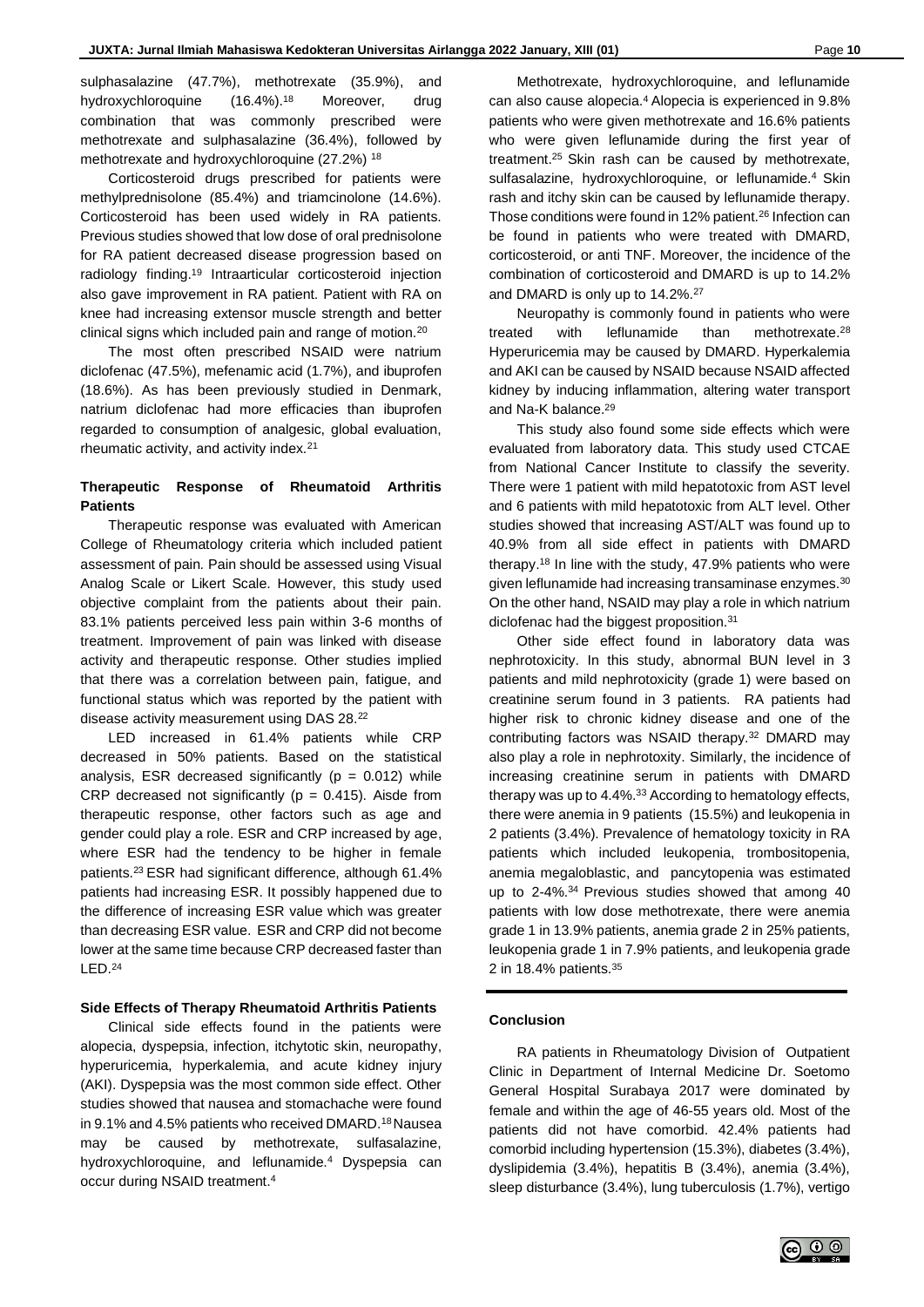(1.7%), panniculitis (1.7%), erythema nodosum (1.7%), thyroid nodule (1.7%), and hyperthyroid (1.7%). The most used drugs from each class were methotrexate (52.5%), chloroquine (52.5%), methylprednisolone (86.4%), and natrium diclofenac (47.5%). Most patients (83.1%) had a good therapeutic response based on decreased pain, while ESR (p value = 0.012) had a significant decrease and CRP (0.415) did not have significant decrease. Clinical side effects found in the patients were alopecia, dyspepsia, infection, itchytotic skin, neuropathy, hyperuricemia, hyperkalemia, and AKI. Based on laboratory data, abnormal AST and ALT were found in 1 patient (3.8%) and 6 patients (26.1%) who were classified into mild hepatotoxic. 3 patients (7.9%) had higher BUN level than normal cut off. Nephrotoxicity grade 1 was found in 3 patients (7.9%) from creatinine serum. Hematological side effects including anemia grade 1 in 7 patients (12.1%), anemia grade 2 in 2 patients (3.4%), leukopenia grade 1 in 1 patient (1.7%), and leukopenia grade 3 in 1 patient (1.7%). Further research is needed on other factors that may interfere therapeutic response and side effect in patients. It is suggested to collect bigger sample and use objective measurement for pain such as Visual Analog Scale.

## **CONFLICT OF INTEREST**

The author stated there is no conflict of interest in this study.

## **REFERENCES**

- 1. Indonesian Rheumatology Association. *Diagnosis & Penatalaksanaan Artritis Reumatoid – Perhimpunan Reumatologi Indonesia*, https://reumatologi.or.id/rekomendasiperhimpunan-reumatologi-indonesia-reumatoidartritis-2014/ (2014).
- 2. Li R, Sun J, Ren LM, Wang HY, Liu WH, Zhang XW. Epidemiology of Eight Common Rheumatic Diseases in China: A Large-Scale Cross-Sectional Survey in Beijing. *Rheumatology* 2012; 51: 721– 729.
- 3. Cojocaru M, Cojocaru I, Silosi I, Vraibie CD, Tanasescu R. Extra-articular Manifestations of Rheumatoid Arthritis. *Nauchno-Prakticheskaya Revmatol* 2010; 5: 286–291.
- 4. Kumar P, Banik S. Pharmacotherapy Options in Rheumatoid Arthritis. *Clin Med Insights Arthritis Musculoskelet Disord* 2013; 6: 35–43.
- 5. Darmawan J, Muirden K., Valkenburg H., Wigley R.. The Epidemiology of Rheumatoid Arthritis in Indonesia. *Rheumatology* 1993; 32: 537–540.
- 6. Kvien T, Uhlig T, ØDEGÅRD S. Epidemiological Aspects of Rheumatoid Arthritis. *Ann N Y Acad Sci* 2006; 1069: 212–222.
- 7. Jeong H, Baek SY, Kim SW, Eun YH, Kim IY, Kim H. Comorbidities of Rheumatoid Arthritis: Results from the Korean National Health and Nutrition Examination Survey. *PLoS One* 2017; 12: 1–15.
- 8. Elsaman A, Radwan A, Abou Dahab M, Sherif AM, Al-Fadl AM. AB0291 Epidemiology and Comorbidity of Rheumatoid Arthritis in Upper Egypt, a Hospital Based Study. *Ann Rheum Dis*; 76. Epub ahead of print 2017. DOI: 10.1136/annrheumdis-2017-

eular.1440.

- 9. Horiuchi AC, Pereira LHC, Kahlow BS, Silva MB, Skale TL. Rheumatoid arthritis in elderly and young patients. *Rev Bras Reumatol (English Ed* 2017; 57: 491–494.
- 10. Innala L, Berglin E, Möller B, Ljung L, Smedby T, Sodergren A. Age at Onset Determines Severity and Choice of Treatment in Early Rheumatoid Arthritis: A prospective study. *Arthritis Res Ther* 2014; 16: 1–9.
- 11. Rosner J, Mosheimer-Feistritzer B, Gruber J, Herold M, Mur E, Weiss G. FRI0083 Prevalence of Anemia in a Cohort of Rheumatoid Arthritis Patients- An Interim Analysis. *Ann Rheum Dis*; 74. Epub ahead of print 2015. DOI: 10.1136/annrheumdis-2015 eular.2745.
- 12. El Dessouky TM, El Khair EA, Koura RA, El Sharkawy S. Assessment of The Audiovestibular System in Patients with Rheumatoid Arthritis. *Egypt J Otolaryngol* 2017; 33: 650–655.
- 13. Zhang T, Pope J. Cervical Spine Involvement in Rheumatoid Arthritis Over Time: Results from a Meta-Analysis. *Arthritis Res Ther* 2015; 17: 1–9.
- 14. Ghosh S, Bandyopadhyay D, Biswas S, Darung I. Mucocutaneous Manifestations in Patients with Rheumatoid Arthritis: A Cross-Sectional Study from Eastern India. *Indian J Dermatol* 2017; 62: 411–417.
- 15. Karpova Y, Belov B, Egorova O. SAT0555 Erythema Nodosum in Rheumatology Clinic: A Study of 130 Cases. *Ann Rheum Dis*; 74. Epub ahead of print 2015. DOI: 10.1136/annrheumdis-2015 eular.2352.
- 16. Abbasi M, Yazdi Z, Rezaie N. Sleep Disturbances in Patients with Rheumatoid Arthritis. *Niger J Med* 2013; 22: 181–186.
- 17. Westhovens R, Van Der Elst K, Matthys A, Tran M, Gilloteau I. Sleep Problems in Patients with Rheumatoid Arthritis. *J Rheumatol* 2014; 41: 31– 40.
- 18. Sulaiman W, Toib A, Chandrashekhar G, Arshad A. The trends of DMARDS Prescribed in Rheumatoid Arthritis Patients in Malaysia. *Oman Med J* 2009; 24: 260–263.
- 19. Kirwan J, The Arthritis and Rheumatism Council Low-Dose Glucocorticoid Study Group. The Effect of Glucocorticoids on Joint Destruction in Rheumatoid Arthritis. *N Engl J Med* 1995; 333: 142–6.
- 20. Geborek P, Månsson B, Wollheim F, Moritz U. Intraarticular Corticosteroid Injection into Rheumatoid Arthritis Knees Improves Extensor Muscles Strength. *Rheumatol Int* 1990; 9: 265– 270.
- 21. Meinicke J, Danneskiold-samsøe B. Diclofenac Sodium (Voltaren®) and Ibuprofen in Rheumatoid Arthritis A Randomized Double-blind Study. *Scand J Rheumatol* 1980; 9: 1–8.
- 22. Scharbatke EC, Behrens F, Schmalzing M, Khoem M, Greger G, Gnann H. Association of Improvement in Pain With Therapeutic Response as Determined by Individual Improvement Criteria in Patients With Rheumatoid Arthritis. *Arthritis Care Res* 2016; 68: 1607–1615.
- 23. Siemons L, Ten Klooster PM, Vonkeman HE, van Riel P, Glas C van de M. How Age and Sex Affect The Erythrocyte Sedimentation Rate and C-reactive Protein in Early Rheumatoid Arthritis. *BMC Musculoskelet Disord* 2014; 15: 1–7.